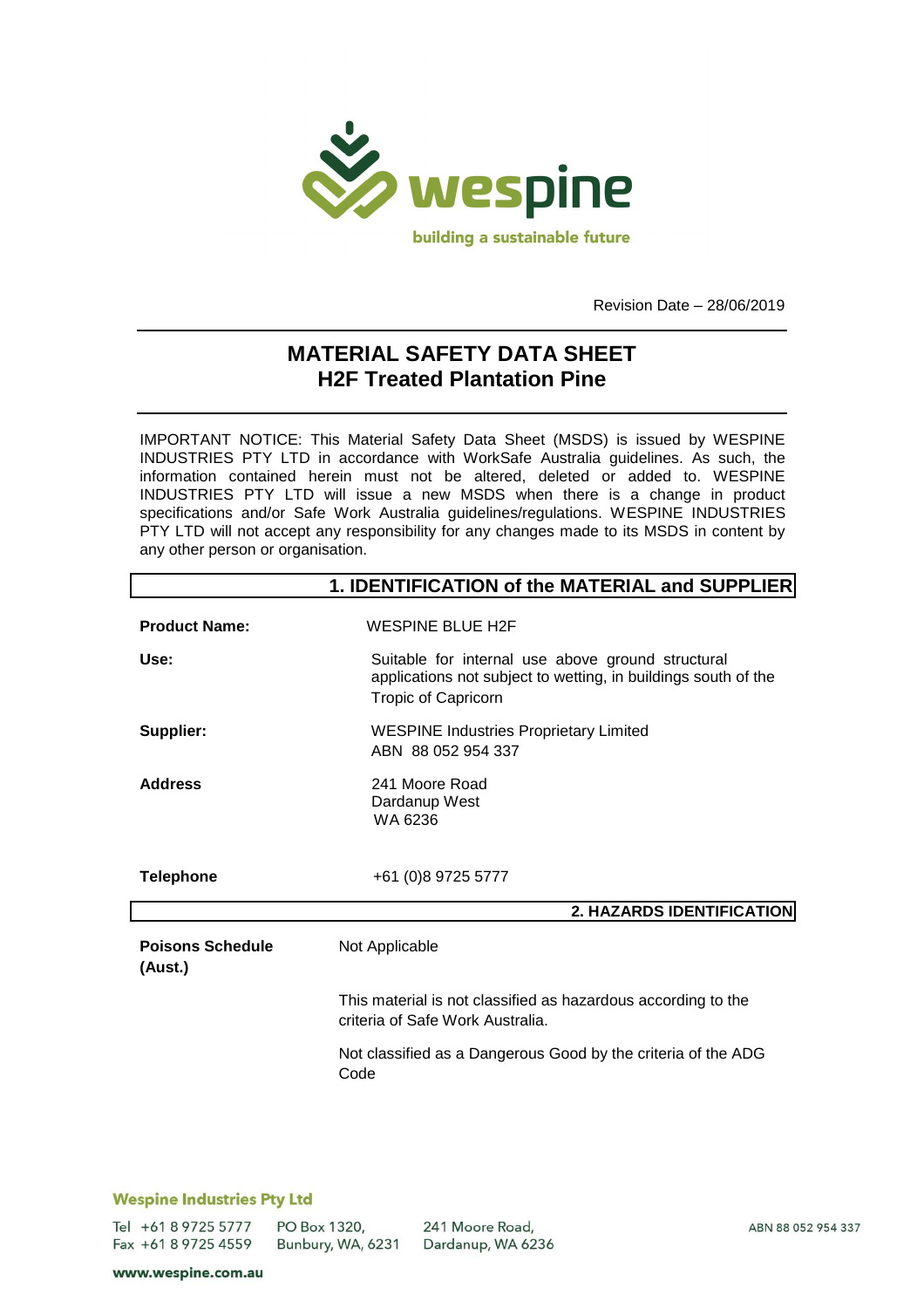|                                           |                                                                                                                                                                                                                                   |                                                                                                                 | <b>3. INFORMATION on INGREDIENTS</b>                                                                                                                                                                  |
|-------------------------------------------|-----------------------------------------------------------------------------------------------------------------------------------------------------------------------------------------------------------------------------------|-----------------------------------------------------------------------------------------------------------------|-------------------------------------------------------------------------------------------------------------------------------------------------------------------------------------------------------|
| <b>Bifenthrin</b><br><b>Pine Softwood</b> | CAS No.<br>82657-04-3<br>N/A                                                                                                                                                                                                      | <b>PROPORTION</b><br>$< 1\%$<br>>99%                                                                            | <b>FORMULA</b><br>C23-H22-CI-F3-O2<br>N/A                                                                                                                                                             |
|                                           |                                                                                                                                                                                                                                   |                                                                                                                 | <b>4. FIRST AID MEASURES</b>                                                                                                                                                                          |
| <b>Eyes</b>                               |                                                                                                                                                                                                                                   | If dust enters the eyes, wash out thoroughly with water. If<br>irritation persists seek medical advice.         |                                                                                                                                                                                                       |
| <b>Inhalation</b>                         | Not applicable to solid wood. If dust is inhaled leave the area.                                                                                                                                                                  |                                                                                                                 |                                                                                                                                                                                                       |
| <b>Skin</b>                               | Dust. Flush affected area with water and seek medical attention<br>if irritation develops. Splinters can enter the skin and cause<br>irritation; if swelling, redness, blistering or irritation occurs seek<br>medical attention. |                                                                                                                 |                                                                                                                                                                                                       |
| Ingestion                                 | Not considered to be applicable to this product.                                                                                                                                                                                  |                                                                                                                 |                                                                                                                                                                                                       |
| <b>Advice to Doctor</b>                   | Treat symptomatically                                                                                                                                                                                                             |                                                                                                                 |                                                                                                                                                                                                       |
|                                           |                                                                                                                                                                                                                                   |                                                                                                                 | 5. FIRE FIGHTING                                                                                                                                                                                      |
| <b>Flammability</b>                       | exposure to vapours.                                                                                                                                                                                                              |                                                                                                                 | Combustible material. Fine dusts may form flammable/explosive<br>dust clouds in air. May evolve toxic gases. Wear self-contained<br>breathing apparatus and protective clothing if there is a risk of |
| <b>Hazchem Code</b>                       | Not applicable.                                                                                                                                                                                                                   |                                                                                                                 |                                                                                                                                                                                                       |
| <b>Extinguishing</b>                      | Use water mist or fog or dry chemical agent.                                                                                                                                                                                      |                                                                                                                 |                                                                                                                                                                                                       |
|                                           |                                                                                                                                                                                                                                   |                                                                                                                 | <b>6. ACCIDENTAL RELEASE</b>                                                                                                                                                                          |
| <b>Spills and Disposal</b>                |                                                                                                                                                                                                                                   | Offcuts and general waste material should be placed in<br>containers and disposed of at approved landfill sites |                                                                                                                                                                                                       |
| <b>Dangerous Goods IERG</b><br>No.        | Not applicable                                                                                                                                                                                                                    |                                                                                                                 |                                                                                                                                                                                                       |
|                                           |                                                                                                                                                                                                                                   |                                                                                                                 |                                                                                                                                                                                                       |
|                                           |                                                                                                                                                                                                                                   |                                                                                                                 | 7. HANDLING and STORAGE                                                                                                                                                                               |
| <b>Handling</b>                           | handling timber.                                                                                                                                                                                                                  | hands before eating. It is recommended to use gloves when                                                       | Use safe work practices to avoid eye contact and prolonged skin<br>contact. Use good personal hygiene practices including washing                                                                     |
| <b>Storage</b>                            |                                                                                                                                                                                                                                   | Store in a dry area away from any source of heat or ignition.                                                   |                                                                                                                                                                                                       |
|                                           |                                                                                                                                                                                                                                   |                                                                                                                 | 8. EXPOSURE CONTROLS/PERSONAL PROTECTION                                                                                                                                                              |
| <b>Exposure standard</b>                  |                                                                                                                                                                                                                                   | An exposure standard has not been allocated by Safe Work<br>Australia for this specific material.               |                                                                                                                                                                                                       |
| <b>Ventilation</b>                        |                                                                                                                                                                                                                                   | If sanding, drilling or cutting use local extraction ventilation.                                               |                                                                                                                                                                                                       |
| <b>PPE</b>                                |                                                                                                                                                                                                                                   | Wear impervious gloves to protect against splinters.                                                            |                                                                                                                                                                                                       |

# **Wespine Industries Pty Ltd**

Tel +61 8 9725 5777 PO Box 1320, Bunbury, WA, 6231 Dardanup, WA 6236 Fax +61 8 9725 4559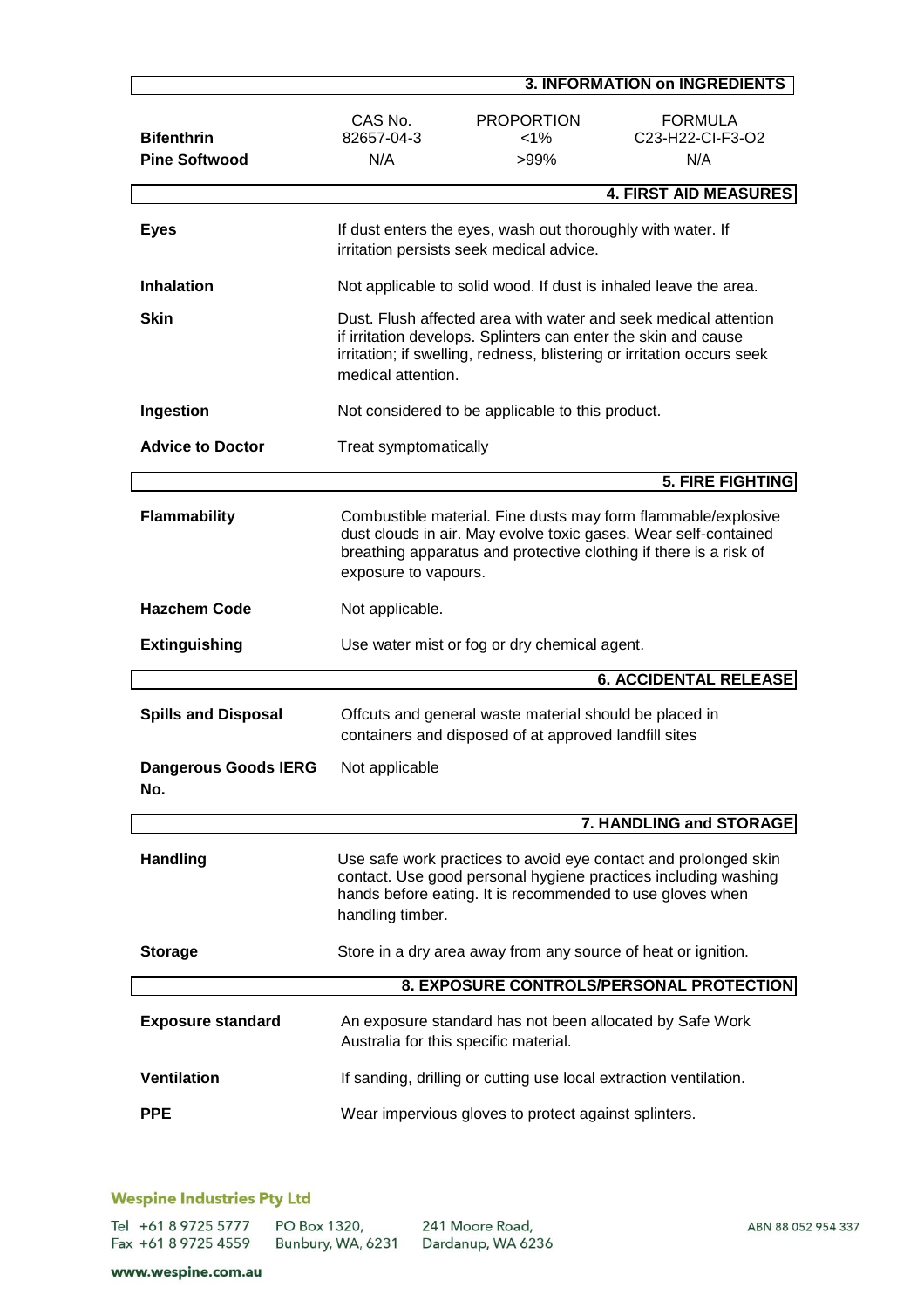## 9. PHYSICAL and CHEMICAL PROPERTIES

| Appearance/Odour<br><b>Solubility (water)</b><br>Specific Gravity $(20^c)$<br><b>Vapour Density</b><br><b>Vapour Pressure</b><br><b>Melting Point</b><br><b>Boiling Point</b><br><b>Flash Point</b><br><b>Flammability</b><br><b>Auto-ignition</b><br>Temperature<br>pH | Solid softwood with a blue colour; may have slight solvent<br>odour.<br>Insoluble.<br>Not applicable.<br>Not applicable.<br>Not applicable.<br>Not applicable.<br>Not applicable.<br>Not applicable.<br>Combustible.<br>$>220^{\circ}$ C<br>Not applicable.<br><b>10. STABILITY and REACTIVITY</b> |
|-------------------------------------------------------------------------------------------------------------------------------------------------------------------------------------------------------------------------------------------------------------------------|----------------------------------------------------------------------------------------------------------------------------------------------------------------------------------------------------------------------------------------------------------------------------------------------------|
|                                                                                                                                                                                                                                                                         | No known hazardous reactions.                                                                                                                                                                                                                                                                      |
| <b>Reactivity</b>                                                                                                                                                                                                                                                       |                                                                                                                                                                                                                                                                                                    |
| Incompatible materials                                                                                                                                                                                                                                                  | Oxidising agents.                                                                                                                                                                                                                                                                                  |
| <b>Decomposition products</b>                                                                                                                                                                                                                                           | May evolve toxic gases, oxides of carbon and nitrogen smoke<br>and other toxic fumes.                                                                                                                                                                                                              |
| <b>Chemical stability</b>                                                                                                                                                                                                                                               | The product is stable when used and stored as specified.                                                                                                                                                                                                                                           |
|                                                                                                                                                                                                                                                                         | <b>11. TOXICOLOGY INFORMATION</b>                                                                                                                                                                                                                                                                  |
| <b>Health hazard summary</b>                                                                                                                                                                                                                                            | Low toxicity. The product may present a hazard if repeated and<br>prolonged exposure to inhalation of fine wood dust. Wood dust is<br>classified as carcinogenic to humans, (IARC Group 1).                                                                                                        |
|                                                                                                                                                                                                                                                                         | <b>12. ECOLOGICAL INFORMATION</b>                                                                                                                                                                                                                                                                  |
| <b>Environment</b>                                                                                                                                                                                                                                                      | No information available for this product.                                                                                                                                                                                                                                                         |
|                                                                                                                                                                                                                                                                         | <b>13. DISPOAL CONSIDERATIONS</b>                                                                                                                                                                                                                                                                  |
| <b>Waste disposal</b>                                                                                                                                                                                                                                                   | Dispose of product to an approved landfill site and in accordance<br>with relevant State or Territory waste management authorities.                                                                                                                                                                |
|                                                                                                                                                                                                                                                                         | <b>14. TRANSPORT INFORMATION</b>                                                                                                                                                                                                                                                                   |
| <b>Transport</b>                                                                                                                                                                                                                                                        | Not classified as a Dangerous Good according to the Australian<br>Code for the Transportation of Goods by Road and Rail.                                                                                                                                                                           |
|                                                                                                                                                                                                                                                                         | <b>15. REGULATORY INFORMATION</b>                                                                                                                                                                                                                                                                  |
| <b>Poisons schedule</b>                                                                                                                                                                                                                                                 | A poisons schedule number has not been allocated for this<br>product.                                                                                                                                                                                                                              |
| <b>AICS</b>                                                                                                                                                                                                                                                             | All chemicals listed on the Australian Inventory of Chemical<br>Substances.                                                                                                                                                                                                                        |

# **Wespine Industries Pty Ltd**

Tel +61 8 9725 5777 PO Box 1320, Fax +61 8 9725 4559